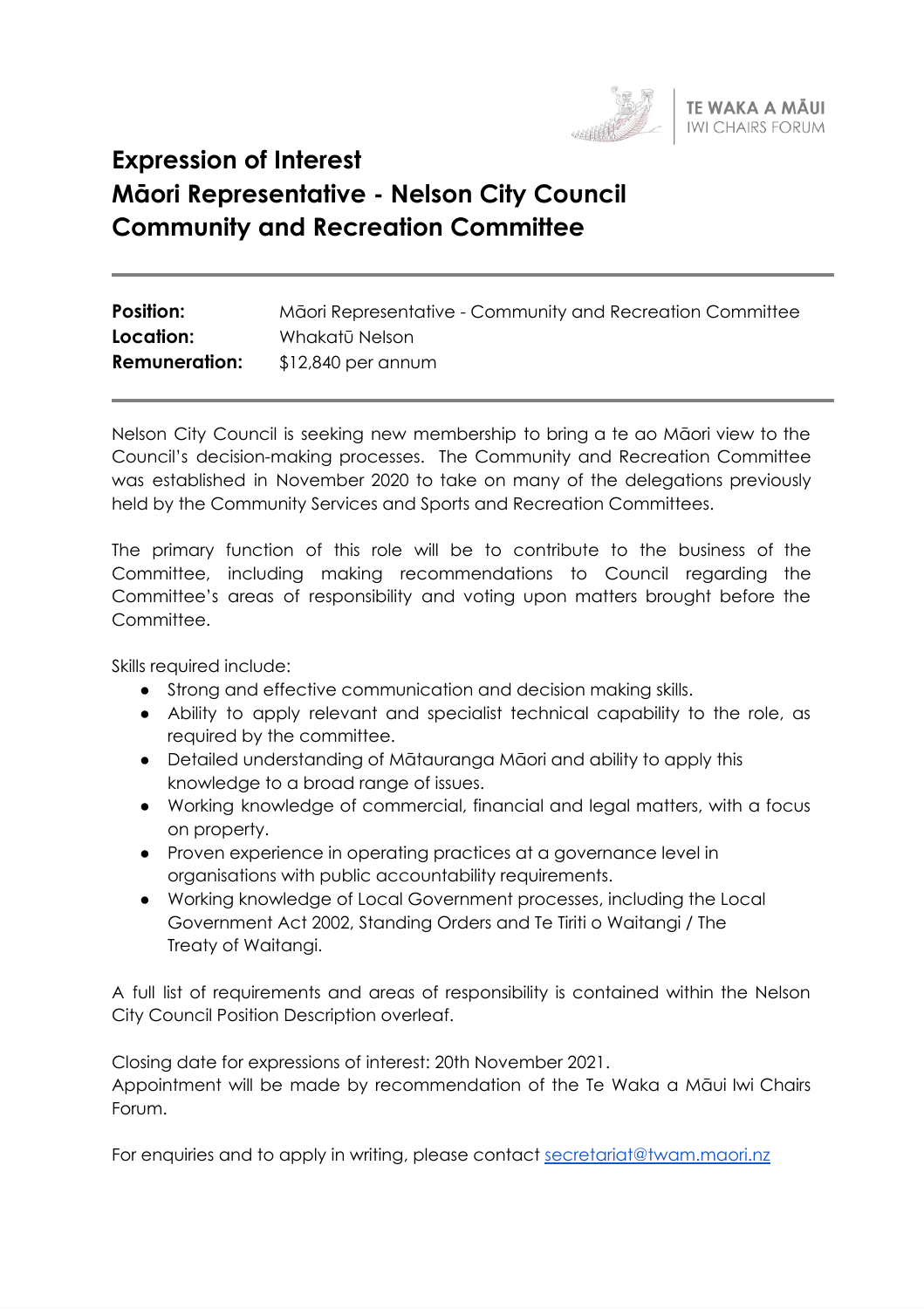# **NELSON CITY COUNCIL**

# **MĀORI REPRESENTATIVE POSITION DESCRIPTION**

# **Community and Recreation Committee**

| <b>Position Title</b> | Maori Representative – Community and Recreation<br>Committee                                                                                                                                                                                                    |
|-----------------------|-----------------------------------------------------------------------------------------------------------------------------------------------------------------------------------------------------------------------------------------------------------------|
| <b>Date Created</b>   | May 2021                                                                                                                                                                                                                                                        |
| Remuneration          | $$12,840$ per annum                                                                                                                                                                                                                                             |
| <b>Responsible to</b> | Community and Recreation Committee Chair and the<br>Mayor                                                                                                                                                                                                       |
| Accountability        | Appointed members are subject to the Nelson City<br>Council Members' Code of Conduct.                                                                                                                                                                           |
|                       | All interests should be declared at least annually and as<br>soon as possible following any changes, following the<br>requirements of the Local Authorities (Members'<br>Interests) Act 1968 and Accounting Standard PBE IPSAS<br>20 Related Party Disclosures. |
| Location              | Whakatū Nelson                                                                                                                                                                                                                                                  |

## **Background**

The Community and Recreation Committee was established November 2020 to take on many of the delegations previously held by the Community Services and Sports and Recreation Committees.

## **Primary Function**

- The Māori Representative will contribute to the business of the committee and will have voting powers on matters brought to the committee.
- Actively participate in the business of the committee, which includes making recommendations to Council regarding the committee's Areas of Responsibility.

## **Areas of Responsibility**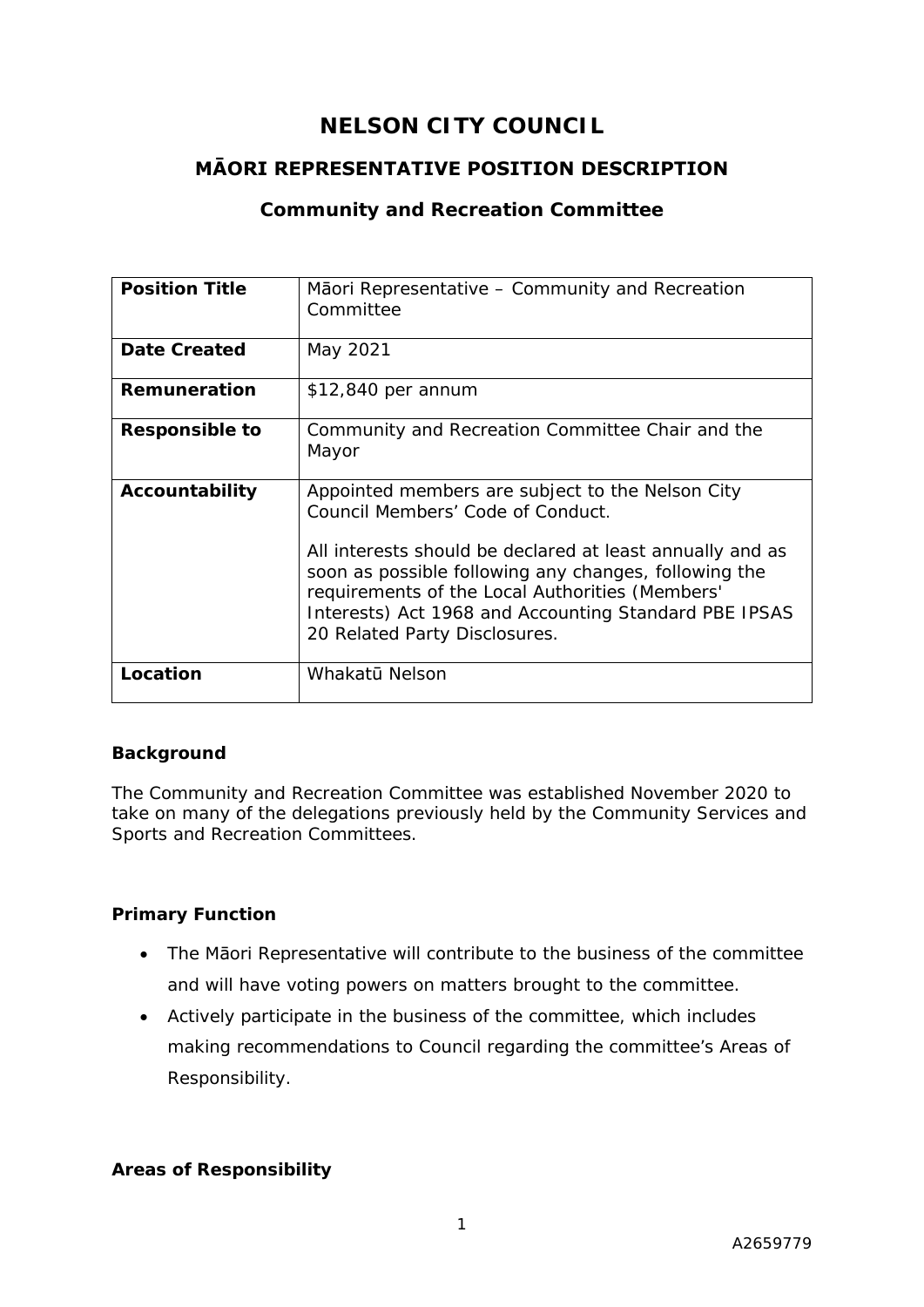- Arts, Culture and Heritage
- Bylaws, within the areas of responsibility
- Cemeteries and Crematorium
- Community Centres and Halls
- Community Development, including youth issues, ageing issues and social well-being
- Community festivals and events, excluding:
	- o Events Strategy and Events Fund (matters for Council)
- Founders Heritage Park
- Governance of Nelson City Council Controlled Organisations and Council Organisations, within the areas of responsibility:
	- o The Bishop Suter Trust;
	- o The Nelson Arts Festival Trust
	- o The Nelson Centre of Musical Arts
	- o The Nelson Municipal Band Trust
	- o The City of Nelson Civic Trust
	- o Sport Tasman
- Heritage Houses and their grounds
- **Libraries**
- Modellers Pond
- **Natureland**
- Nelson Gondola Project and Koata Park
- Parks and Reserves, aside from
	- o Saxton Field (a matter for the Saxton Field Committee)
- Recreation and Leisure Facilities and Services, including swimming pool facilities and Waahi Taakaro Golf Course
- Rural Fire Risk
- Sister City relationships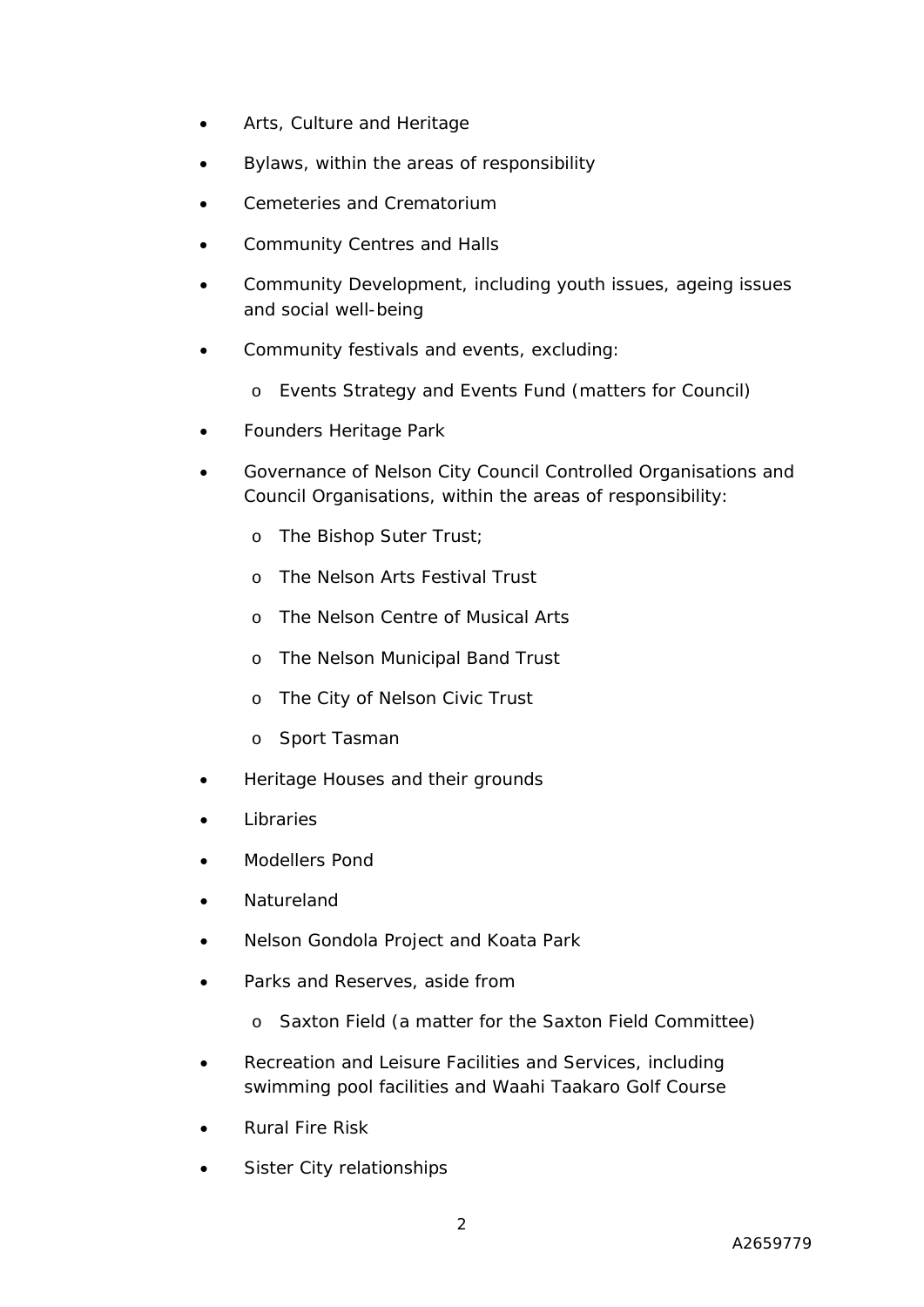- Sports Fields, including Trafalgar Park and the Trafalgar Pavilion
- The Trafalgar Centre
- Youth Council

# **Community and Recreation Committee Powers to Decide**

- Monitoring Council's performance for the committee's areas of responsibility, including legislative responsibilities and compliance requirements
- Developing, monitoring and reviewing strategies, policies and plans, with final versions to be recommended to Council for approval
- Developing and approving in principle draft Activity Management Plans, for inclusion in the draft Long Term Plan
- Reviewing and determining whether a bylaw or amendment, revocation or replacement of a bylaw is appropriate
- Undertaking community engagement, including all steps relating to Special Consultative Procedures or other formal consultation processes, other than final approval
- Approving submissions to external bodies or organisations, and on legislation and regulatory proposals
- Approval of increases in fees and charges over the Consumer Price Index (CPI)

# **Community and Recreation Committee Powers to Recommend to Council**

- Matters that, under the Local Government Act 2002, the operation of law or other legislation, Council is unable to delegate
- The purchase or disposal of land or property relating to the areas of responsibility, other than in accordance with the Long Term Plan or Annual Plan
- Unbudgeted expenditure relating to the areas of responsibility, not included in the Long Term Plan or Annual Plan
- Decisions regarding significant assets
- Decisions in relation to the Nelson Gondola Project and Koata Park
- Approval of final versions of strategies, policies and plans.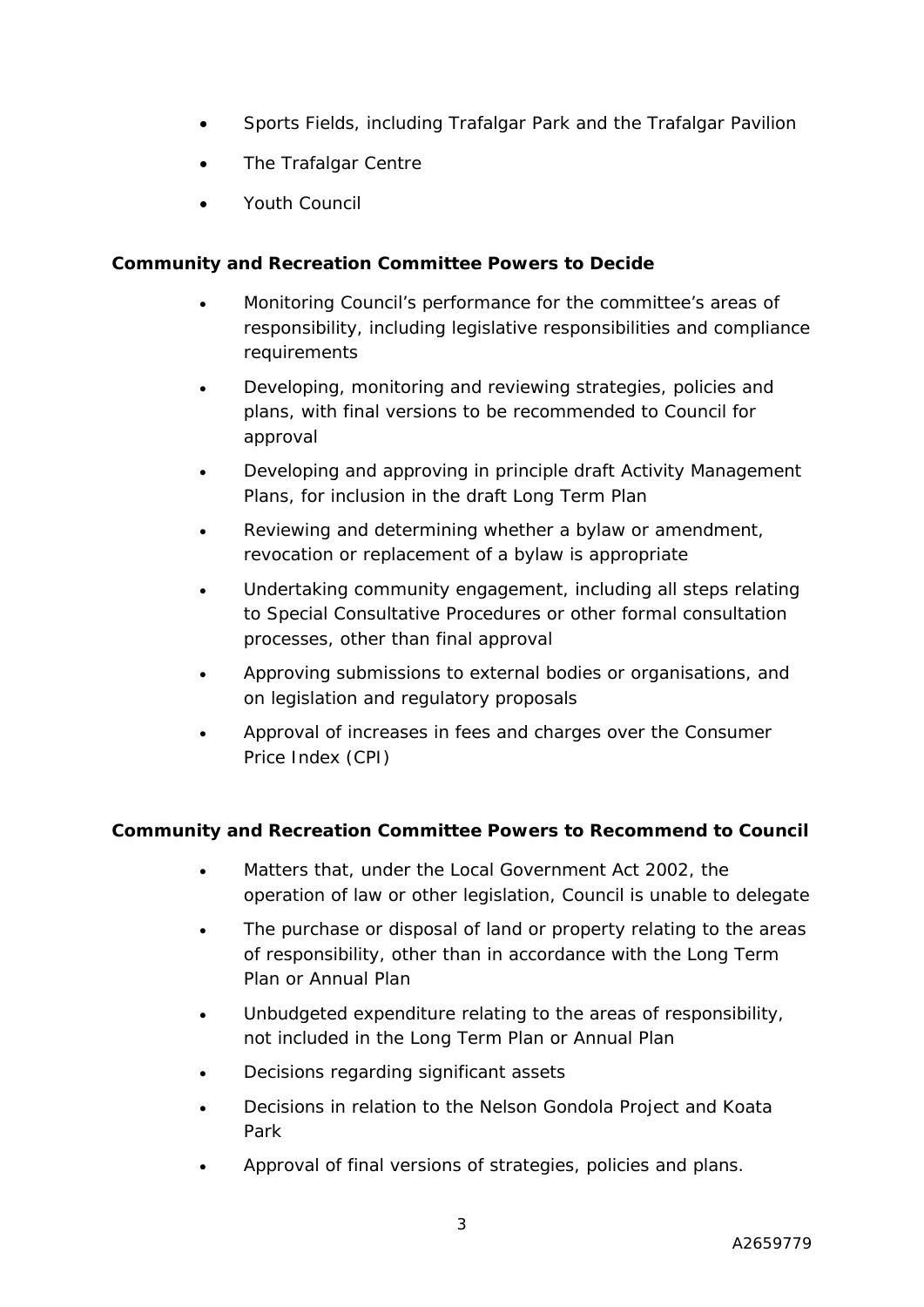## **Advocacy**

- Bringing a te ao Māori view to Council's decision-making processes;
- Balancing the need to advocate for specific interests against the needs of the wider community;
- Listening to the concerns of local residents and ratepayers on issues pertaining to the committee;
- Maintaining contact with community representatives and other local stakeholders;
- Participating as required in any relevant informal community engagement with the local community and/or other organisations.
- To actively participate in Council seminars and events where active participation would support the purpose of the committee.

# **Skills Requirements**

- Strong and effective communication skills
- Competence and understanding of Council's needs relating to committee or subcommittee requirements
- Competence and understanding of the issues and risks facing the Council
- Ability to apply relevant and specialist technical capability to the role required by the committee
- Ability to engage in effective relationships with the Council, Committee and Subcommittee on an ongoing basis over the term of the contract
- Proven experience in operating practices at a governance level in organisations with public accountability requirements, including those outlined in 'Governance requirements' below

## **Specialist Skills Requirements**

- Detailed understanding of Mātauranga Māori and ability to apply this knowledge to a broad range of issues;
- Strong oral communication/debating skills and active listening skills;
- Sound decision-making skills;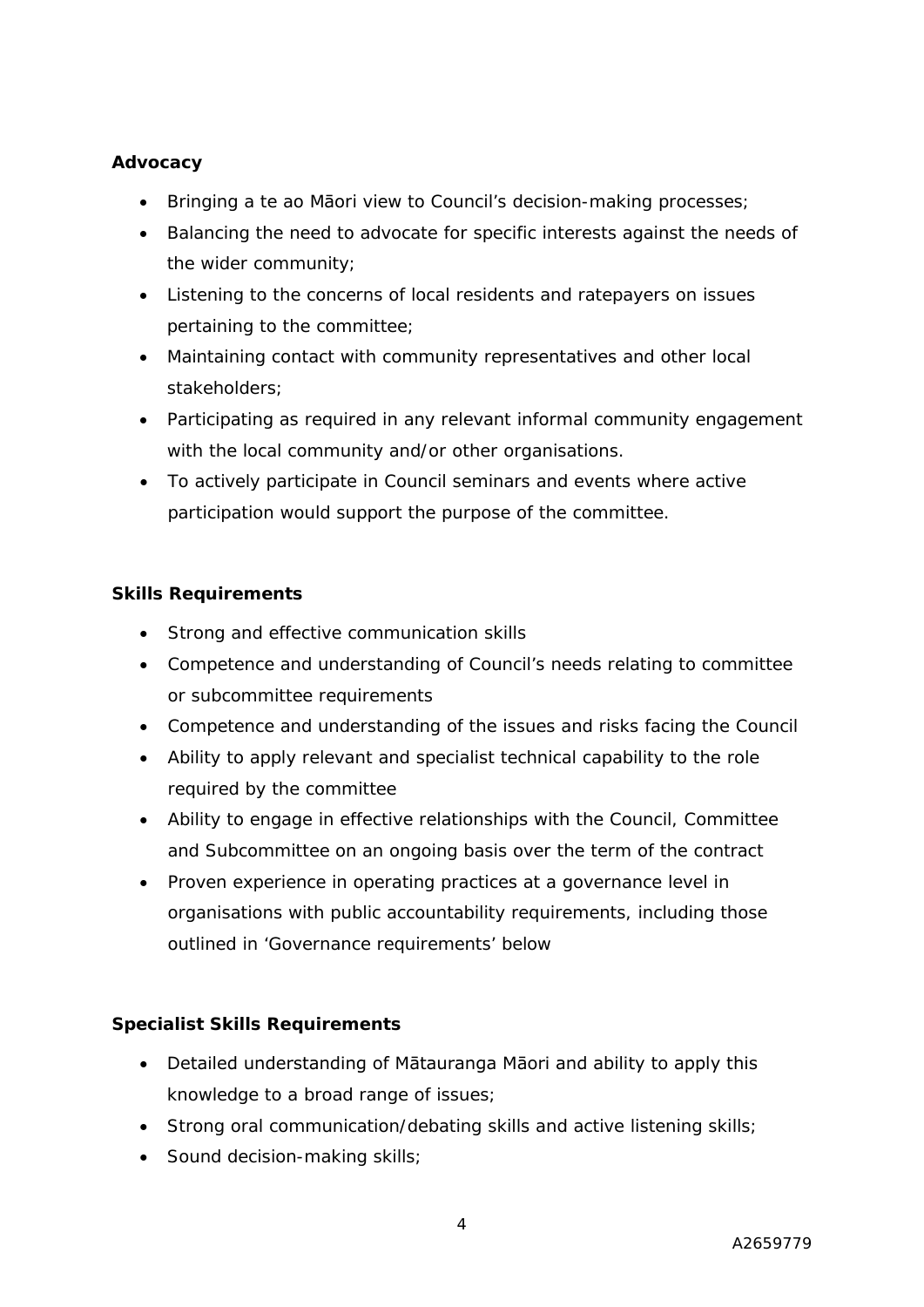- Ability to engage with the Mayor and committee Chair and members;
- Working knowledge of Local Government processes including the Local Government Act 2002, Standing Orders and Te Tiriti o Waitangi / The Treaty of Waitangi<sup>1</sup>;
- Ability to deal with imperfect information, complex issues or ambiguity;
- Skills and experience which are directly relevant to the delegations of the committee to which the appointment has been made including:
	- o Working knowledge of commercial, financial and legal matters with a focus on property
	- o Ability to think strategically around complex matters within the committee delegation.

# **Governance Requirements**

- Understanding and supporting principles of good governance in the committee's decision-making processes;
- Balancing the need to advocate for specific interests against the needs of the wider community
- A commitment to promoting the long-term effectiveness of the committee and the Council
- Understanding and respecting the differing roles of Mayor, Deputy Mayor, Committee and Subcommittee Chairs and Councillors;
- Recognising that the governance role does not extend to operational matters or to the management of any implementation;
- Having a good understanding of the Council processes set out in the Standing Orders that determine how Council meetings are run;
- Developing and maintaining a working knowledge of Council services, management processes, and the powers, duties and constraints that fall under the committee's delegated areas of responsibility;
- Ensuring familiarity with agendas and other Council reports before committee meetings;
- Being familiar with the statutory requirements of an external committee member including appropriate recordkeeping in accordance with the Public

<sup>&</sup>lt;sup>1</sup> Although the Treaty is between Māori and the Crown, the Crown has made certain requirements to local government to meet its Treaty obligations through the Local Government Act 2002, and the Resource Management Act 1991.